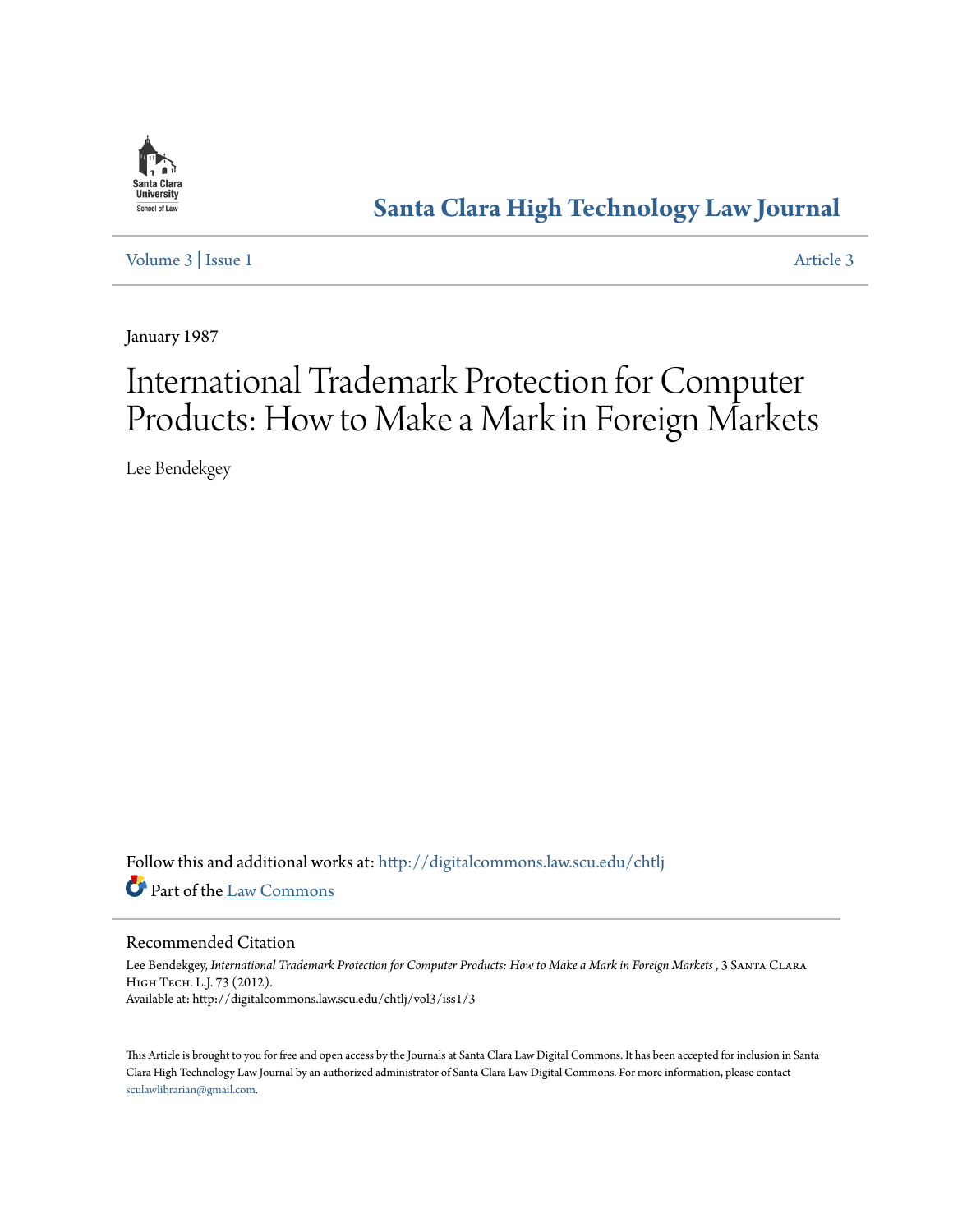### **INTERNATIONAL TRADEMARK PROTECTION FOR COMPUTER PRODUCTS: HOW TO MAKE A MARK IN FOREIGN MARKETS**

#### **Lee Bendekgey\***

#### I. INTRODUCTION

Companies in the computer industry, like those in other hightechnology industries, generally are aware of the importance of maintaining legal protection for their technology.' The same companies are often much less conscientious about protecting their trademarks and service marks. This relative lack of attention to trademark protection among computer companies probably results from the relatively low priority that many companies assign to the marketing of the products they have developed. However, with the advent of the mass market for computer products, advertising and marketing have taken on increasingly greater significance since very few products are good enough to sell themselves.

Trademark and service mark laws constitute the primary vehicle for protecting a company's investment in promoting its products and services. Section 45 of the Lanham Trademark Act of 1946, the federal trademark statute, defines "trademark" as "any word, name, symbol, or device or any combination thereof, adopted and used by the manufacturer or merchant to identify and distinguish his goods, including a unique product, from those manufactured and sold by others and to indicate the source of the goods, even if that source is unknown."<sup>2</sup> The same section defines a service mark as a mark "used in the sale or advertising of services to identify and distinguish the services of one person, including a unique source,

Copyright © 1987 Lee Bendekgey. All Rights Reserved.

Lee Bendekgey is an attorney with Graham & James. He received his B.A. from Kalamzoo College in 1979 and his J.D. from Stanford Law School in 1982. Mr. Bendekgey's primary areas of practice are intellectual property protection for technology and technology licensing.

<sup>1.</sup> For example, most companies are quite conscious of the need to protect trade secrets by having employees sign confidentiality agreements.

<sup>2. 15</sup> U.S.C. § 1127 (Supp. 1986).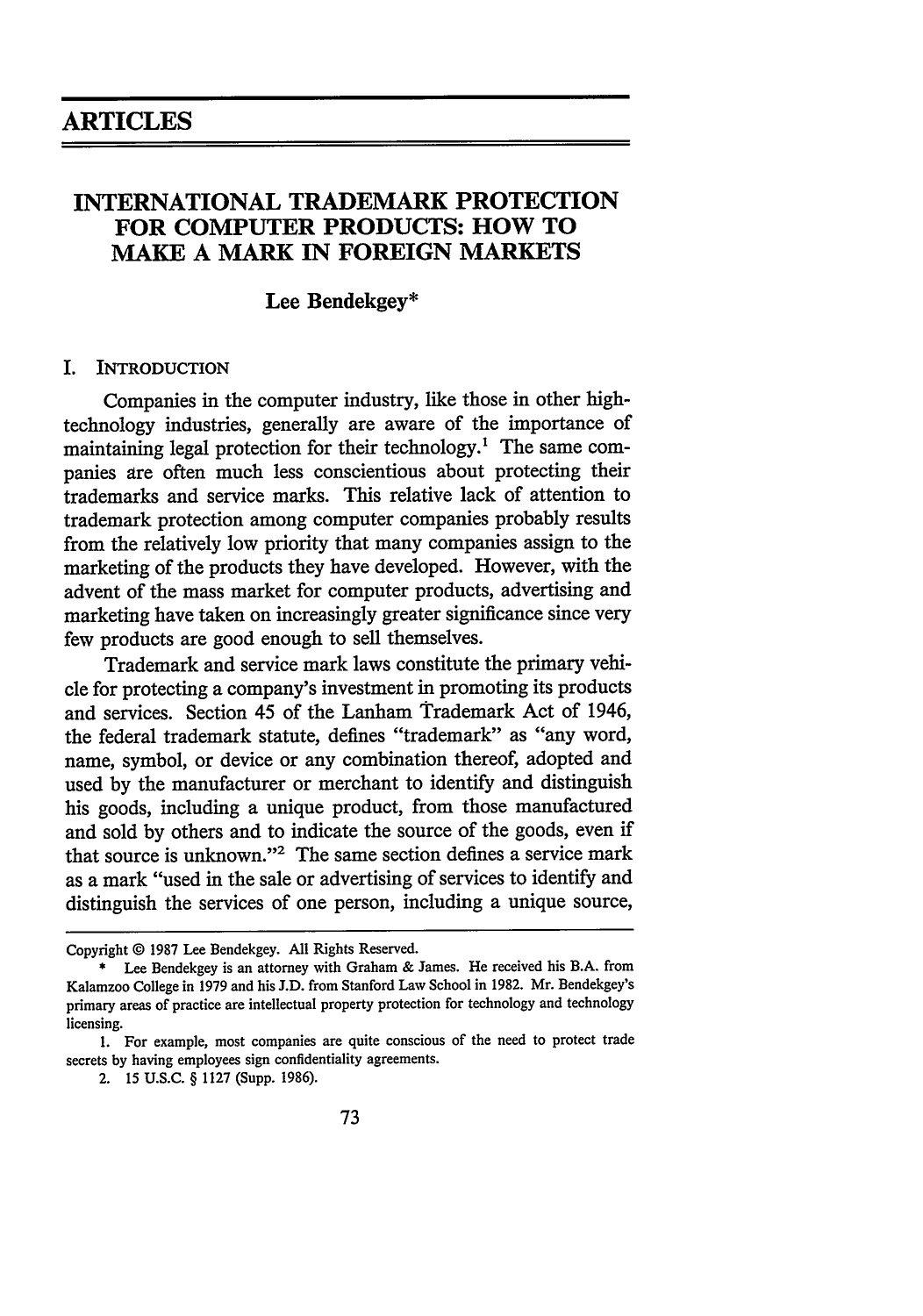from the services of others and to indicate the source of the services, even if that source is unknown."<sup>3</sup> Thus, a mark serves to identify goods or services as emanating from a single source.

Because trademarks and service marks identify the source of goods or services, they constitute one of the most easily identifiable elements of a company's goodwill. As the goodwill associated with a particular product grows, the mark under which it is marketed itself becomes a valuable asset, enhancing the marketability of new products or services for which it is used. For example, the IBM mark can be a crucial factor in creating a market for a product bearing that mark. No company can afford to forego the benefits of developing protectable goodwill in a mark. Thus, obtaining and maintaining trademark and service mark rights both domestically and in foreign countries should be a key component of any domestic and international marketing strategy.

Companies planning to market their products internationally should be just as careful to protect their marks in foreign jurisdictions as they should in the United States. However, differences between foreign trademark laws and those of the United States create numerous potential pitfalls for the novice entrant into foreign markets. This article will summarize the basic steps necessary to protect trademarks and service marks in foreign countries, emphasizing commonly encountered differences between foreign and United States trademark laws.

Four basic activities are required to develop and protect rights in a mark, whether domestically or internationally. They are: 1) selection; 2) prosecution of appropriate registrations; 3) proper use of the mark; and 4) enforcement. Each is discussed in greater detail in the remainder of this article. Before discussing the legal considerations applicable to these activities, it is appropriate to review the major trademark treaties that affect the ability of a mark's owner to protect its rights internationally.

#### II. MAJOR TRADEMARK TREATIES

Because rights in marks are territorial in nature, a trademark owner's acquisition of rights in the United States does not automatically give it any rights outside the United States.<sup>4</sup> Consequently, the acquisition of fights in a mark in any jurisdiction must be analyzed primarily under the local laws and regulations of that jurisdic-

*<sup>3.</sup> Id.*

*<sup>4.</sup> See I* GILSON, **TRADEMARK** PROTECTION **AND** PRACTICES § **9.01** at **9-1** (1984).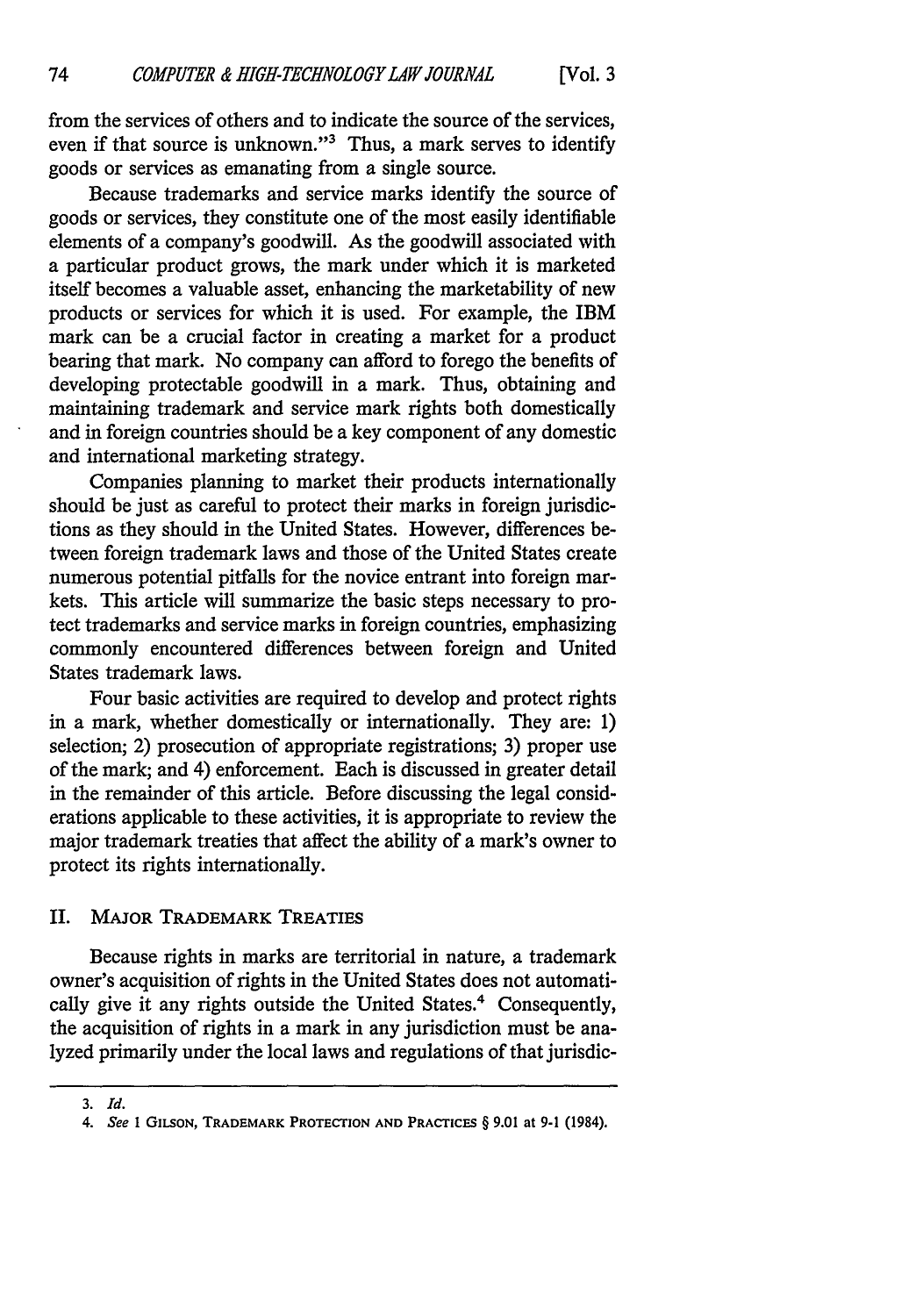tion. There are, however, many bilateral and multilateral trademark treaties that affect the ability of a U.S. trademark owner to obtain protection in foreign nations.

Perhaps the most important multilateral treaty governing intellectual property rights is the International Convention for the Protection of Industrial Property of 1883, generally referred to as the Paris Convention. Approximately ninety countries, including the United States, are members of the Paris Convention.<sup>5</sup> The Paris Convention was revised in Washington in 1911, the Hague in 1925, London in 1934, Lisbon in 1958, and Stockholm in 1967.<sup>6</sup> Not all countries, however, are signatories to the most recent amendments. Consequently, to determine the effect of the Paris Convention on the rights of a United States trademark owner in a particular country, one must refer to the most recent version of the Paris Convention signed by both the United States and the jurisdiction in question.

The fundamental principle of the Paris Convention is that of "national treatment." Under this basic principle, each member country is required only to accord nationals of other member countries the same trademark and service mark rights it grants to its own nationals.7 Thus, although the Paris Convention imposes certain minimum obligations with regard to the subject matter of protection, it tolerates much diversity in the form and extent of protection, relying instead on the requirement that member nations refrain from favoring their nationals over those of other member nations.

The Paris Convention does, however, provide a potentially significant procedural benefit to the United States trademark owner seeking to protect its rights internationally. Pursuant to the Paris Convention, when a national of a member country applies to register a mark in its home country, applications to register the same mark for the same products filed in other member countries within six months after the original filing are deemed to have been filed on the original filing date. $^8$  This special priority provision may be particularly helpful in countries where priority of rights is based on the

**<sup>5.</sup>** *See,* **TRADEMARKS THROUGHOUT THE WORLD,** Appendix **C** (Trade Activities **1986).**

**<sup>6. 1</sup>** MCCARTHY, TRADEMARKS **AND UNFAIR** COMPETITION, § 19:24 at **926-27 (2d Ed.** 1984).

**<sup>7.</sup>** International Convention for the Protection of Industrial Property of **1883** Paris Convention, Multilateral, art. 2, 21 **U.S.T. 1629, 1631,** T.I.A.S. No. **6923.**

**<sup>8.</sup>** Paris Convention, *supra* note **7,** art. 4c, 21 **U.S.T.** at **1632.**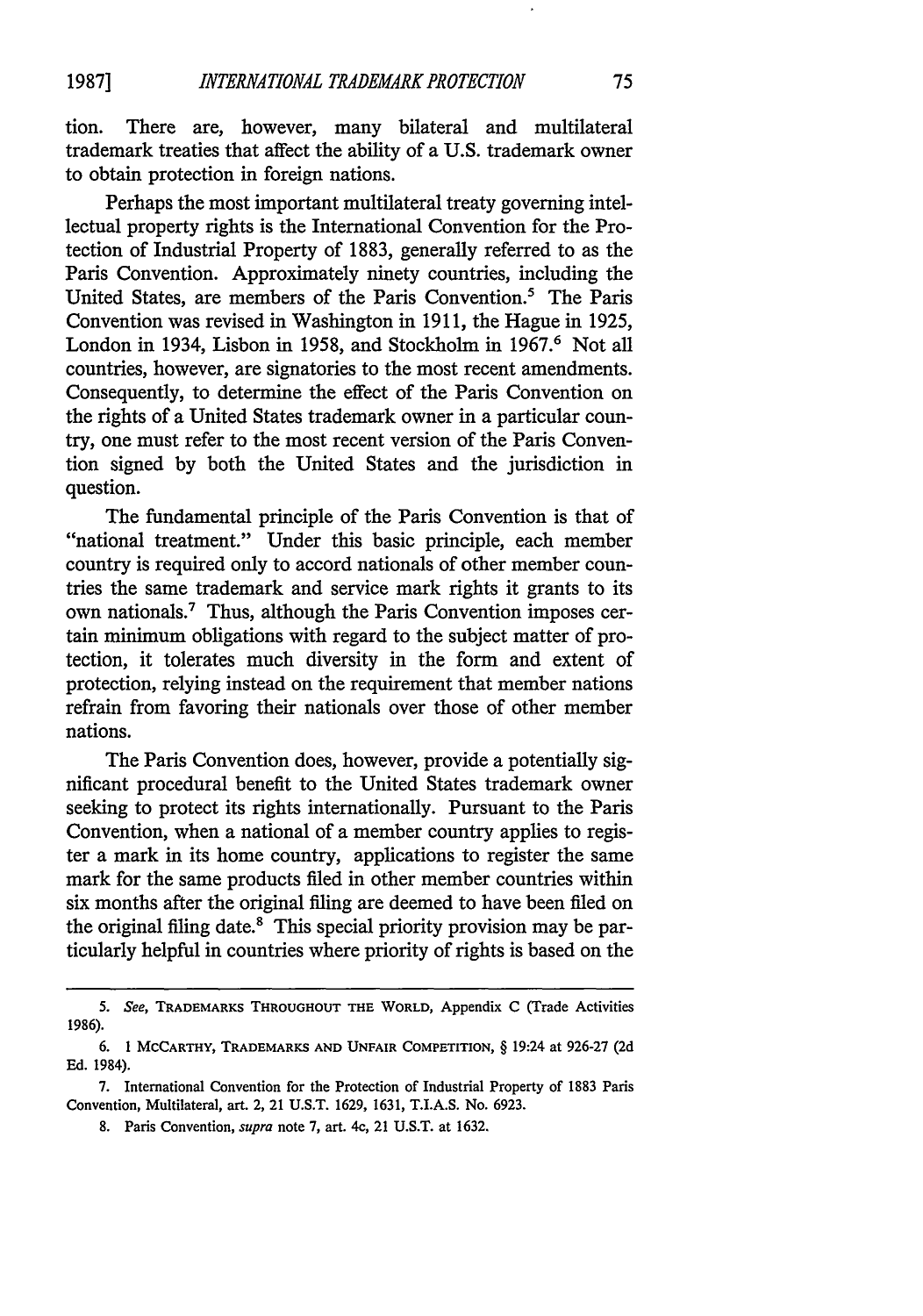date of filing the application.<sup>9</sup> Thus, a company seeking to protect its marks internationally is well advised to file trademark applications in foreign countries promptly after filing in the United States.

The United States is also a member of the General InterAmerican Convention for Trade Mark and Commercial Protection of 1929. Like the Paris Convention, the InterAmerican Convention requires each member country to grant nationals of other member countries the same trademark and service mark rights it affords its own nationals. 10 Under the related Protocol on the InterAmerican Registration of Trade Marks, it was once possible for a U.S. company to obtain a multinational registration applicable to all member countries by applying to the InterAmerican Trade Mark Bureau. Unfortunately, in 1945, the United States terminated its accession to the protocol, although it remains a member of the InterAmerican Convention.

Another important treaty providing for multinational trademark registration is the Arrangement of Madrid for the International Registration of Marks of Manufacture or of Commerce of 1891, typically referred to as the Madrid Convention. Under the Madrid Convention, a national of a member country that first registers a mark in its home jurisdiction may apply to the World Intellectual Property Organization (WIPO) to publish the registration and communicate it to other member countries.<sup>11</sup> A national of a member country is defined as one domiciled in or having a "real and effective industrial or commercial establishment" in one of the member countries.<sup>12</sup> Once the registration has been communicated by WIPO to the member countries specified by the registrant, those member countries have one year in which to declare that they cannot protect the mark in question. 13 Absent such a declaration, the multinational registration takes effect on the first anniversary of its communication to the member and has the same effect as if a national registration had been obtained in each such country.14

Unfortunately, the United States is not a member of the Madrid Convention. It is possible for a U.S. corporation to take advan-

13. Madrid Convention, *supra* note 12, art. 11.

*<sup>9.</sup> See infra* text accompanying notes 20-21.

<sup>10.</sup> Inter-American Convention for Trade Mark and Commercial Protection of 1929, Multilateral, 46 Stat. 2907, T.S. No. 833.

**<sup>11.</sup>** *See* I **GILSON,** TRADEMARK PROTECTION **AND** PRACTICE § **9.01[l]** at **9-1 - 9-2** (1984).

<sup>12.</sup> Madrid Convention, art 2, 27 Stat **958,** T.S. No. 385; Paris Convention, *supra* note 6, art. 3, 21 U.S.T. at 1631.

<sup>14. 1</sup> **GILSON,** TRADEMARK PROTECTION **AND PRACTICE,** § **9.01[11]** at **9-2 - 9-3** (1984).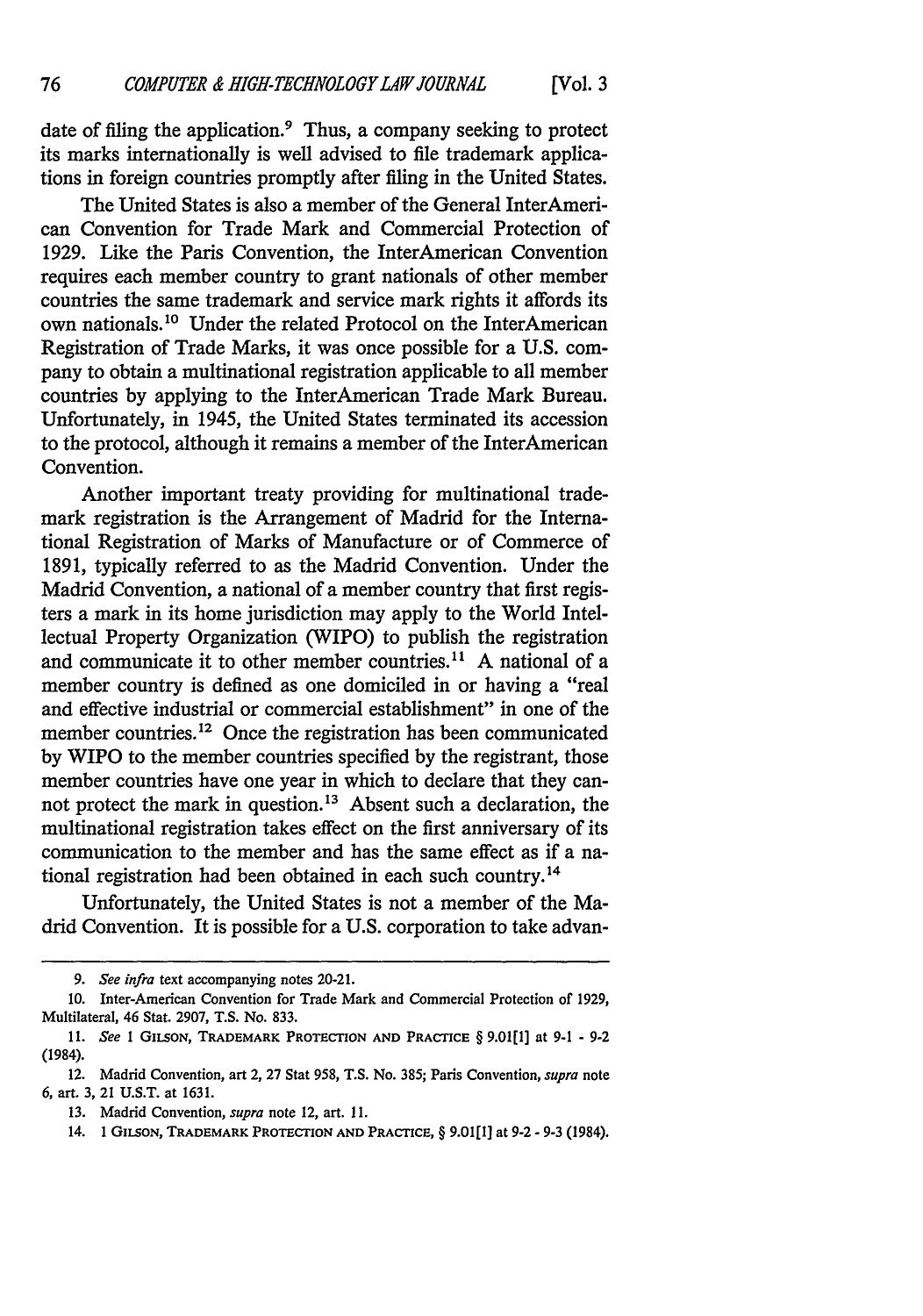tage of the Madrid Convention by applying to register its marks in the name of a subsidiary domiciled in a Madrid Convention country. The principal disadvantage to this approach, however, is that the registration cannot later be assigned to the U.S. parent company if, for example, the registrant is dissolved.<sup>15</sup> In addition, experience suggests that many companies are reluctant to permit their subsidiaries to be registered owners of their trademarks.

Thus, although the United States is a party to two major multilateral intellectual property treaties, it is not a member of any treaty providing for multinational trademark registration. Thus, having determined, based upon appropriate trademark searches, that a mark is available for its international use, a company interested in international protection will usually have to embark on a program of applying to register the mark on a country-by-country basis.

#### III. SELECTION OF MARKS

The first step in developing rights in a mark is to select one that is as distinctive as possible and that does not infringe the rights of others. Although the legal standards applied in foreign jurisdictions vary, the distinctiveness, or strength, of a mark depends on two primary factors. The first is the inherent distinctiveness of a mark. Coined terms such as Xerox are the strongest and descriptive words and generic terms are the weakest.<sup>16</sup> An example of a descriptive mark for a computer is "User Friendly"; examples of generic terms include "spreadsheet" and "microcomputer." In addition, a mark can be weakened, or diluted, if similar marks are used, even for unrelated products or services.

If foreign use of a mark is likely, or even possible, a number of steps should be taken in selecting a mark to ensure its protection in foreign jurisdictions. First, before a mark is adopted and foreign trademark applications filed, advice as to the registerability of the mark in target jurisdictions should be obtained. For example, from this author's experience, the trademark authorities in the United Kingdom, Japan, West Germany, and Switzerland, to name a few, are more likely than the United States Patent and Trademark Office to reject certain marks on the ground that they are descriptive. In these countries, as in the United States, a descriptive mark can only be protected if it can be shown that through large and substantial use, the public has come to associate the mark with a single

**<sup>15.</sup>** Madrid Convention, *supra* note 12, art. 9bis.

**<sup>16. 1</sup> MCCARTHY, TRADEMARKS AND UNFAIR COMPETITION,** § **11:1 at 433 (2d ed.** 1984).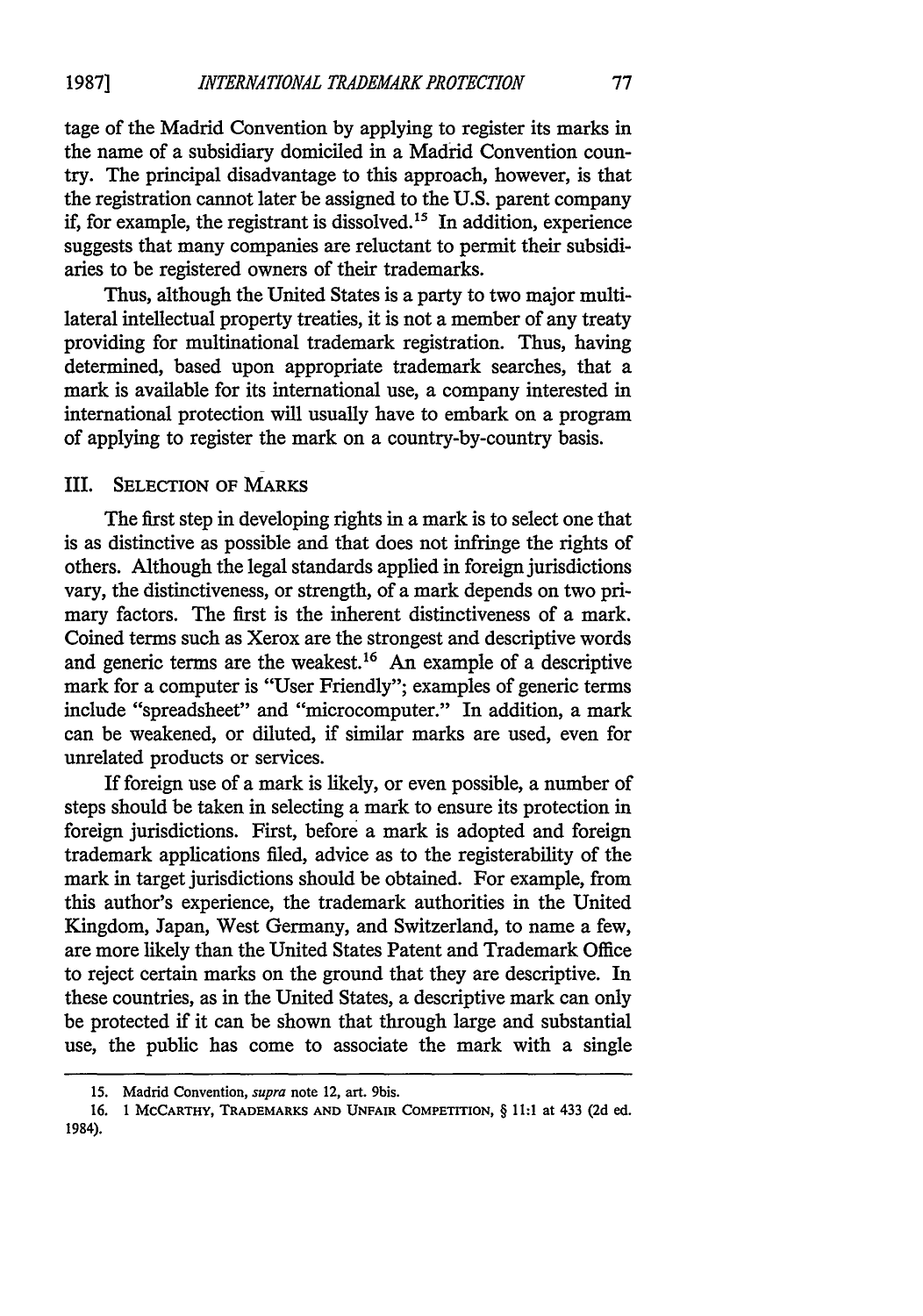source. **17** International trademark counsel may succeed in identifying such potential difficulties and in recommending solutions, such as use of the mark in conjunction with a logo, to enhance its registerability in foreign countries.

Where a mark is likely to be used internationally, it is advisable to retain a multilingual specialist or translation service to determine whether the proposed mark or its phonetic equivalents have negative connotations in countries in which it is likely to be used.<sup>18</sup> For example, when Exxon Corporation commenced use of the ENCO mark in Japan, it discovered that a phonetically similar Japanese word is used to describe a disabled car along the roadside.<sup>19</sup>

Perhaps most importantly, a company considering adoption of a mark should have the mark searched. A trademark search canvasses various sources to determine whether others are likely to object to the use or registration of the proposed mark. Trademark searches vary widely in thoroughness and corresponding expense. While no trademark search provides an absolute guarantee that a mark will be available, such searches are a valuable tool for identifying potential problems before incurring the expenses of advertising and attempting to protect the mark.

The most thorough means of clearing a mark internationally is to conduct country-by-country searches. These searches are supervised by local counsel in the countries where the proposed mark is to be used. There are three primary advantages to this approach. First, country-by-country searches are the most thorough searches available. Second, local counsel can assist in identifying potential linguistic difficulties associated with use of a mark, and in framing the search request so that it takes into account phonetic variations on the proposed mark that may not occur to an English speaker. Finally, local counsel is in a position to advise as to whether marks disclosed by the search are likely to pose an obstacle to use or registration of the proposed mark under the law of the jurisdiction in question. Because the legal standards applied in each country vary widely, such advice can be enormously helpful.

Of course, country-by-country searching can be a relatively expensive undertaking. Accordingly, it may be advisable to develop a more limited search plan. For example, if a company has relatively

**<sup>17.</sup>** *See generally,* Campbell, *Trademark Searching in the United States and Abroad,* **82** PAT. & TR. R. 245 (1984).

**<sup>18. 1</sup> MCCARTHY, TRADEMARKS AND UNFAIR COMPETITION** § **11:5** at **442 (2d Ed. 1984).**

**<sup>19.</sup>** *Id.*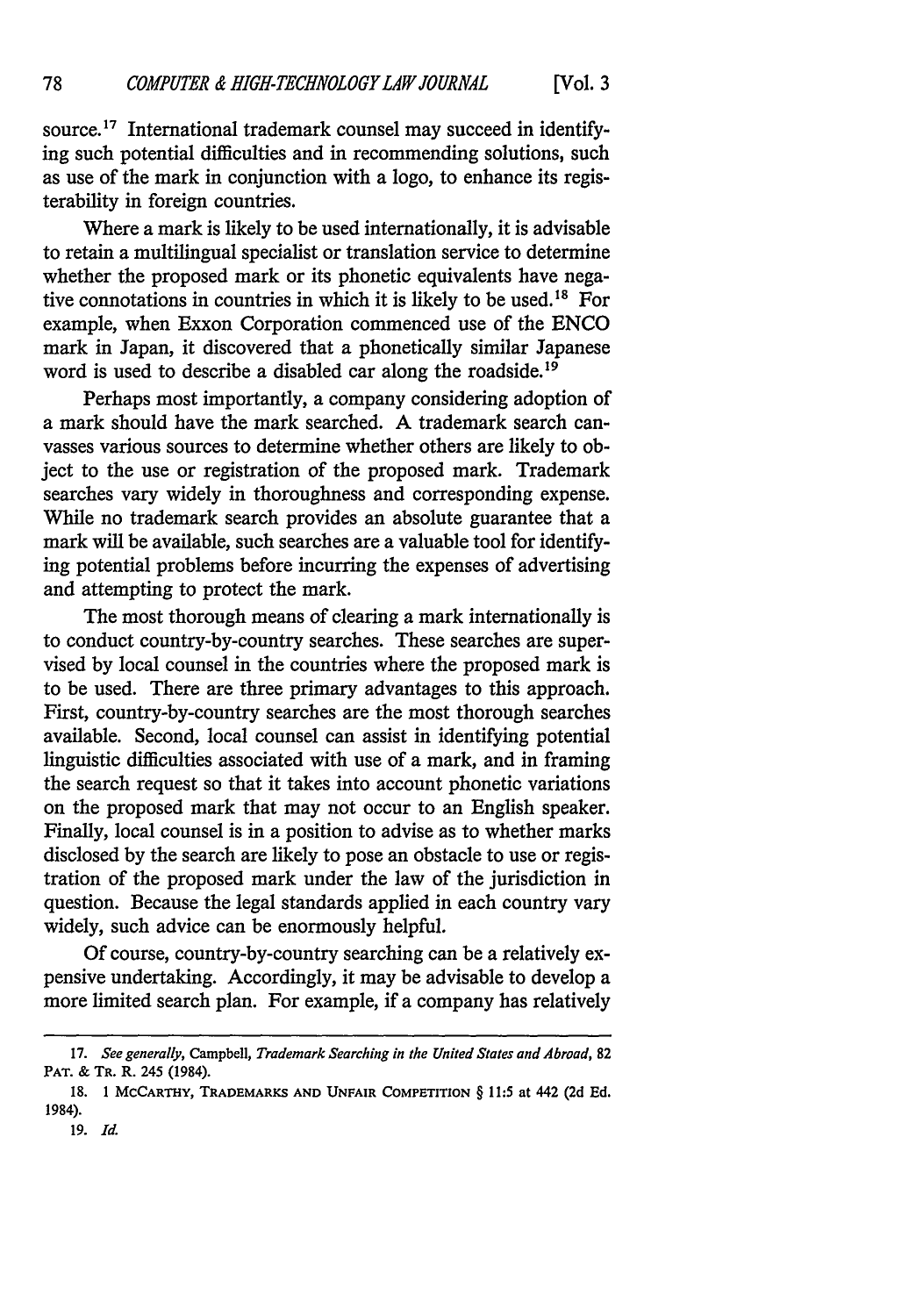limited funds to devote to trademark searching, it is possible to limit searching to include a full search in the United States and certain key foreign jurisdictions, which would be the anticipated principal markets for the product such as Japan and selected Western European countries. At the same time, it may be advisable to conduct a less thorough, preliminary search covering additional countries. Most U.S. search firms offer preliminary international searches for marks having a close prefix similarity to the proposed mark. These searches typically canvass registrations in many European countries, Canada and Japan. Other preliminary searches canvass registered marks in European and African nations, as well as marks registered under the Madrid Convention.20 While a preliminary search does not provide assurance that a mark is registrable in the jurisdictions covered, it does help to identify obvious obstacles to use of a mark abroad.

#### IV. FOREIGN TRADEMARK REGISTRATION

Rights in marks are territorial in nature, and protection of marks outside the United States is based on the laws of the various countries in which protection is sought and certain treaties discussed above. Thus, a company's acquisition of trademark rights in the United States does not give it any rights outside the United States.<sup>21</sup>

The importance of foreign trademark registration to the acquisition of rights abroad cannot be overemphasized. Under United States law, rights in a mark are developed primarily through use of the mark in connection with a trade or business; consequently, the first to *use* a mark has the right to prevent others from subsequently adopting and using marks that are likely to cause confusion.<sup>22</sup> In contrast, in many countries, priority of rights in a mark is accorded to the first to apply to register the mark, and *not* the first to use it.23 In addition, in most countries, use of a mark is *not* a prerequisite to filing an application to register the mark. Indeed, according to the United States Trademark and Appeal Board, only the United States and the Philippines, whose trademark law is modeled after the Lanham Act, require that a mark be used as a condition to filing an

<sup>20.</sup> *See supra* text accompanying notes 10-14.

<sup>21.</sup> *See* **1** GILSON, TRADEMARK PROTECTION **AND** PRACTICE § **9.01** at **9-1** (1984).

<sup>22.</sup> *See, eg.,* Hanover Star Milling v. Metcalf, 240 **U.S.** 403 **(1915).**

**<sup>23.</sup>** *See, eg.,* Japanese Trademark Act, Article **8.**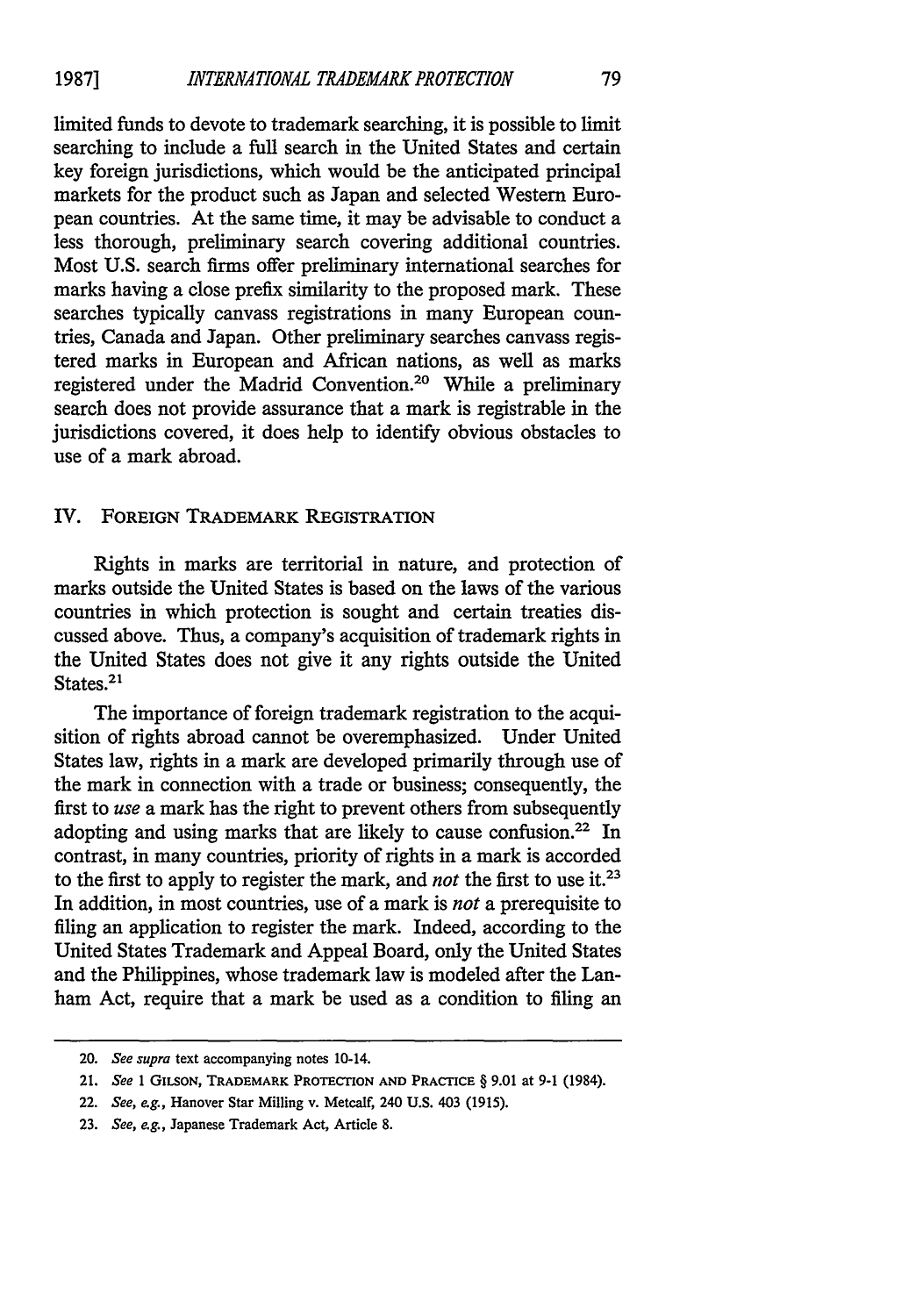application to register the mark.<sup>24</sup>

The absence of a use requirement as a condition of registration, coupled with a rule of priority based on filing, creates grave risks for a company seeking to market its products internationally without having filed appropriate trademark applications. Under these circumstances, the company may discover that others may have succeeded in registering its marks, thereby subjecting it to liability for trademark infringement for the use of its own marks. Such third parties sometimes are unrelated, but more typically they are actual or prospective distributors of the U.S. company's products. In one particularly notorious instance, Dr. Robert Aries, an American expatriate living in Paris, succeeded in registering EXXON, CHEMEXXON, PETROLEXXON, EXXTRA, TRUSTBUS-TEXXON, NADEREXXON, and EXXON PROVENCE in a variety of trademark classes in several foreign countries.25

Consequently, it is crucial that **U.S.** exporters develop a program for filing applications to register their trademarks for appropriate classes of goods and services in appropriate countries before beginning to market their products internationally. In the first instance, it is advisable to file applications in all countries that are expected to contain major markets for the product. The importance of filing promptly cannot be overemphasized, both to take advantage of the Paris Convention priority rules described above, and to reduce the possibility that others will attempt to acquire rights to the mark **by** attempting to register it first. In this regard, it is especially important that appropriate applications be filed before contacting potential distributors for foreign territories. Indeed, if a product has begun to enjoy significant success in the United States, it is prudent to file trademark applications immediately in anticipation of subsequent entry into foreign markets, even if no immediate plans for foreign sales have been developed.

In all foreign nations, as in the United States, marks are registered **by** class according to the goods or services for which they are used. The United States is a signatory to the Arrangement of Nice Concerning International Classification of Goods and Services to Which Trademarks Apply.<sup>26</sup> As its name suggests, the Nice Arrangement establishes an international classification system for the purpose of trademark and service mark registration. Those classes

<sup>24.</sup> Crocker National Bank v. Canadian Imperial Bank of Commerce, 223 **U.S.P.Q.** 909, 917 n.31 (T.T.A.B. 1984).

**<sup>25.</sup>** See, 1 **GILSON, TRADEMARK PROTECTION AND PRACTICE** § **9.01[5]** at **9-7** (1984).

<sup>26.</sup> TRADEMARKS **THROUGHOUT THE** WORLD, Appendix **C** (Trade Activities 1986).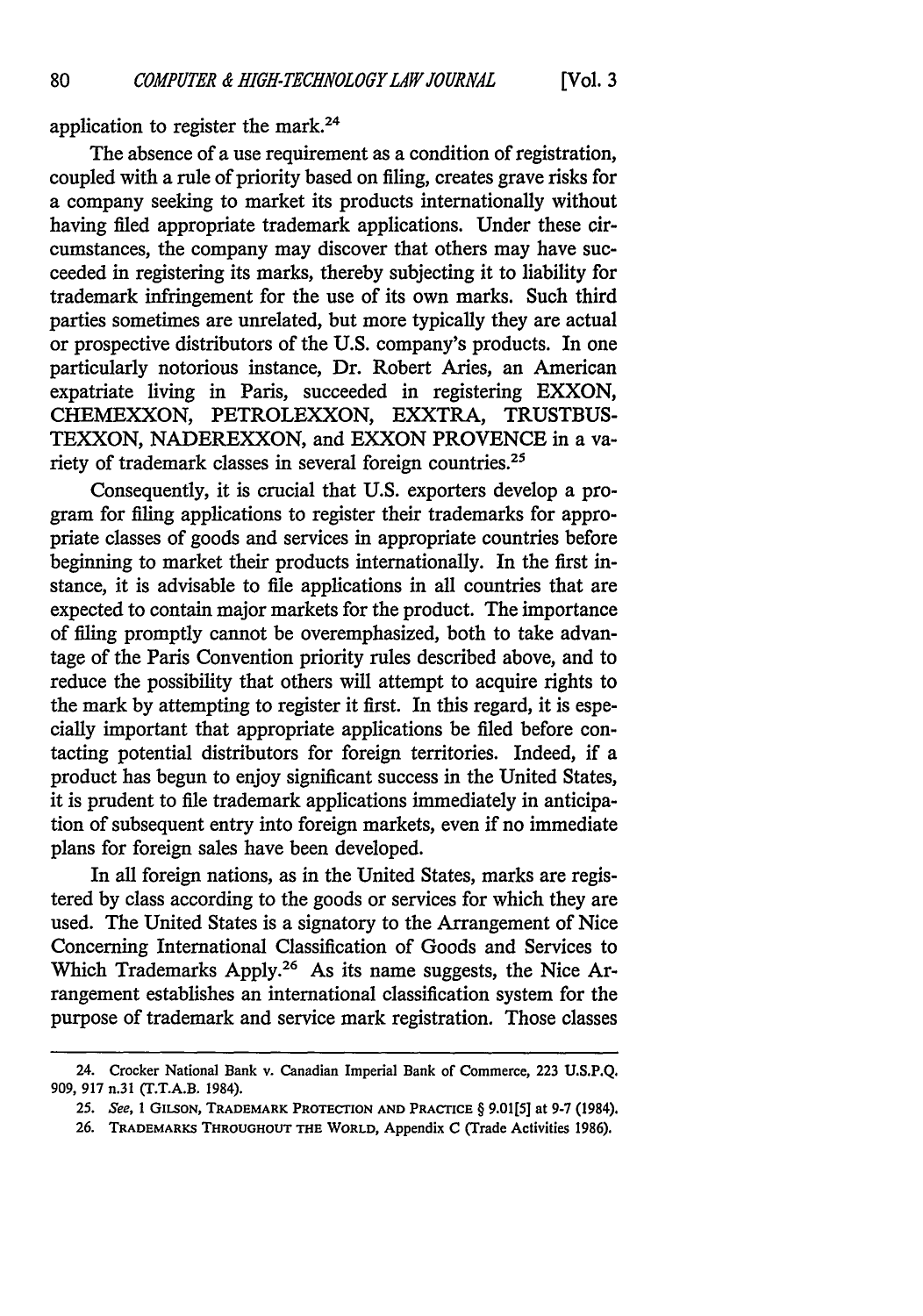that are most relevant to the goods and services offered by computer companies include: Class 9, Electrical and Scientific Apparatus, which includes computer hardware and software; Class 16, Prints and Publications, which include user and other technical documentation; Class 37, Construction and Repair, which include hardware maintenance and software support services; and Class 41, Education and Entertainment, for user training. For countries that are not parties to the Nice Arrangement, local laws and regulations must be consulted to determine the appropriate classification for registration purposes. Typically, countries that are not members of the Nice Arrangement have much more complicated classification systems with numerous categories of products and services which entail filing applications that cover multiple classes of goods. For example, the Republic of China has 103 classes for goods alone, as compared with the 42 classes of goods and services provided under the Nice Arrangement.<sup>27</sup>

In developing a program for foreign protection of a mark, it is important to note that many countries do not permit registration of service marks. For example, the Japanese Trademark Act has no provision for service mark registration. In the United Kingdom, service marks became registrable on October 1, 1986.<sup>28</sup> In countries where service marks are unregistrable, registration must be limited to the goods on which a particular mark is used. Even if a company is primarily a provider of services, it is often possible to identify goods on which it uses its marks. For example, a computer service bureau frequently provides customers with written documentation, thereby raising the possibility of registering its marks for prints and publications.

The unavailability of service mark registration in a particular jurisdiction does not necessarily mean that service marks are completely unprotected in that country. Under the Paris Convention, of which most industrialized nations are members, member countries are required to provide some form of protection for service marks, but need not provide for service mark registration.<sup>29</sup> In these jurisdictions, the remedies available to service mark owners are likely to be based on related theories, such as fraud or the common law action for "passing off." In general, it will be much more difficult for the service mark owner to prevail under these theories.

**<sup>27.</sup>** Compare Tsai, *Trademarks in Taiwan,* R.O.C., **115-19** (Saint Island **1983)** with TRADEMARKS **THROUGHOUT THE WORLD,** Appendix **A** (Trade Activities **1986).**

**<sup>28.</sup>** United Kingdom Trade Marks (Amendment) Act 1984.

**<sup>29.</sup>** Paris Convention, *supra* note **7,** art. **6** series.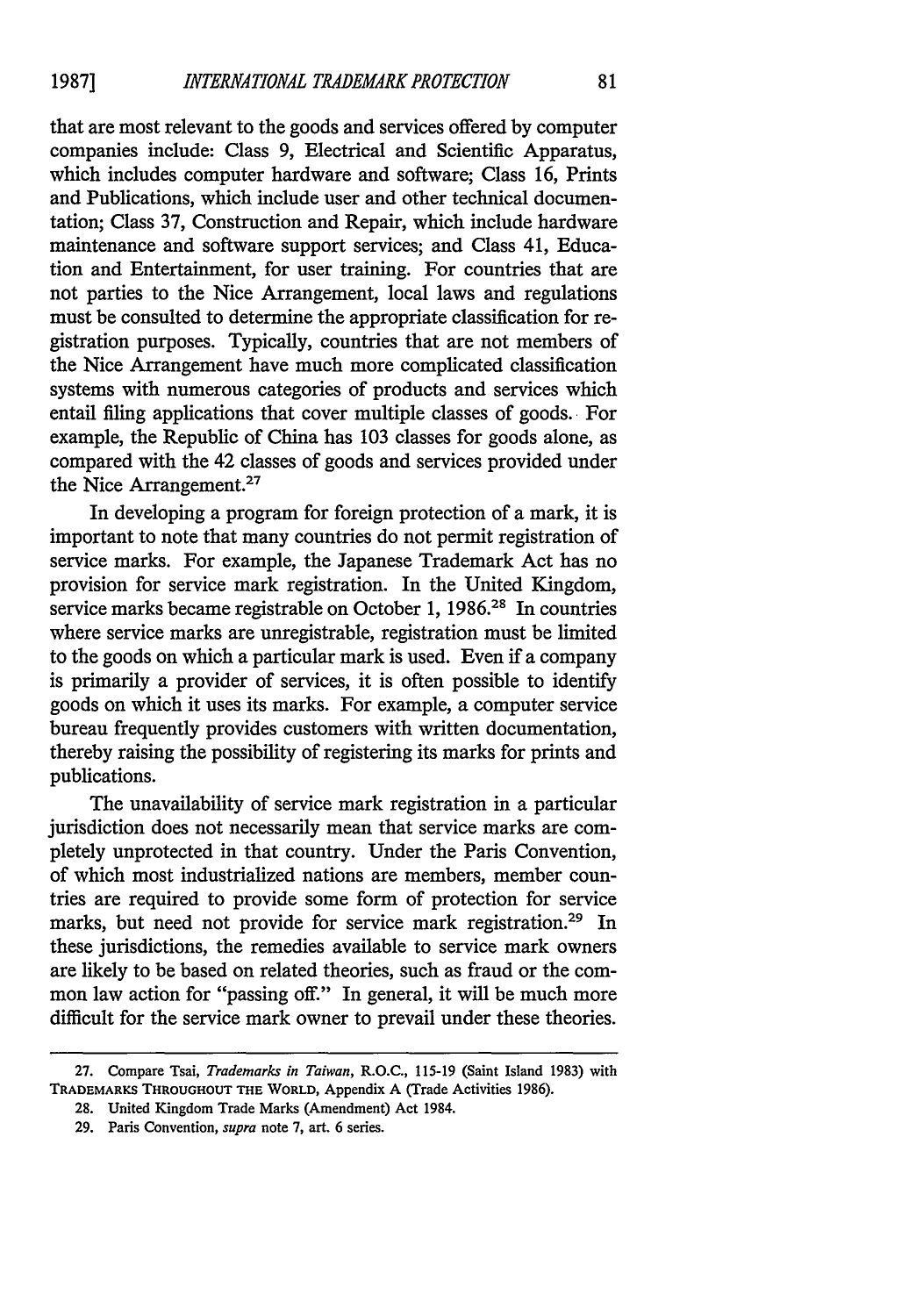As is probably apparent from the foregoing, a program for worldwide registration of a mark is relatively expensive, and indeed prohibitive for many companies. Where entry into foreign markets will be more gradual, however, it usually is possible to design a foreign filing program that provides adequate protection at a cost that is affordable to the smaller company. The first step is to file appropriate trademark applications in the United States. Within six months after those filings, corresponding applications should be filed in countries representing the principal anticipated markets for the products. Ordinarily, the targeted markets will be Paris Convention countries. It is also advisable to file promptly in countries where counterfeiting is likely to be a problem, such as Taiwan, Singapore, Thailand, Hong Kong, Mexico and Brazil. As the foreign market for the product expands, applications to register the mark may be filed in additional countries, taking care to ensure that the applications are fied in a country well in advance of the expected market entry in that country, and in any event, prior to contacting potential distributors in that country.

#### V. PROPER USE OF MARKS INTERNATIONALLY

Although trademark rights in most foreign jurisdictions are based primarily on registration, proper use of marks is essential to the maintenance and enhancement of those rights. The following is a review of the most important rules that United States companies should keep in mind with respect to use of their marks in foreign countries.

While use is generally not a prerequisite to registering a mark, in most foreign countries the unexcused failure to use a mark for a specified period may endanger registration of the mark. The specified periods of time generally range from one year to five years, with three years as perhaps the most common.30 If the mark is not used, the registration is subject to cancellation for nonuse. Accordingly, companies should carefully maintain records of their use of a mark in each jurisdiction, such as copies of pertinent invoices, in case the need to demonstrate such use later arises.

Many countries, particularly those whose legal systems are based upon the British model, require that an authorized trademark licensee be registered as a registered user with the appropriate trademark authorities.<sup>31</sup> Compliance with this requirement in-

**<sup>30.</sup>** TRADEMARKS **THROUGHOUT THE** WORLD, Appendix **B,** Table **9.**

**<sup>31.</sup>** *Id.* at Appendix **B,** Table **10.**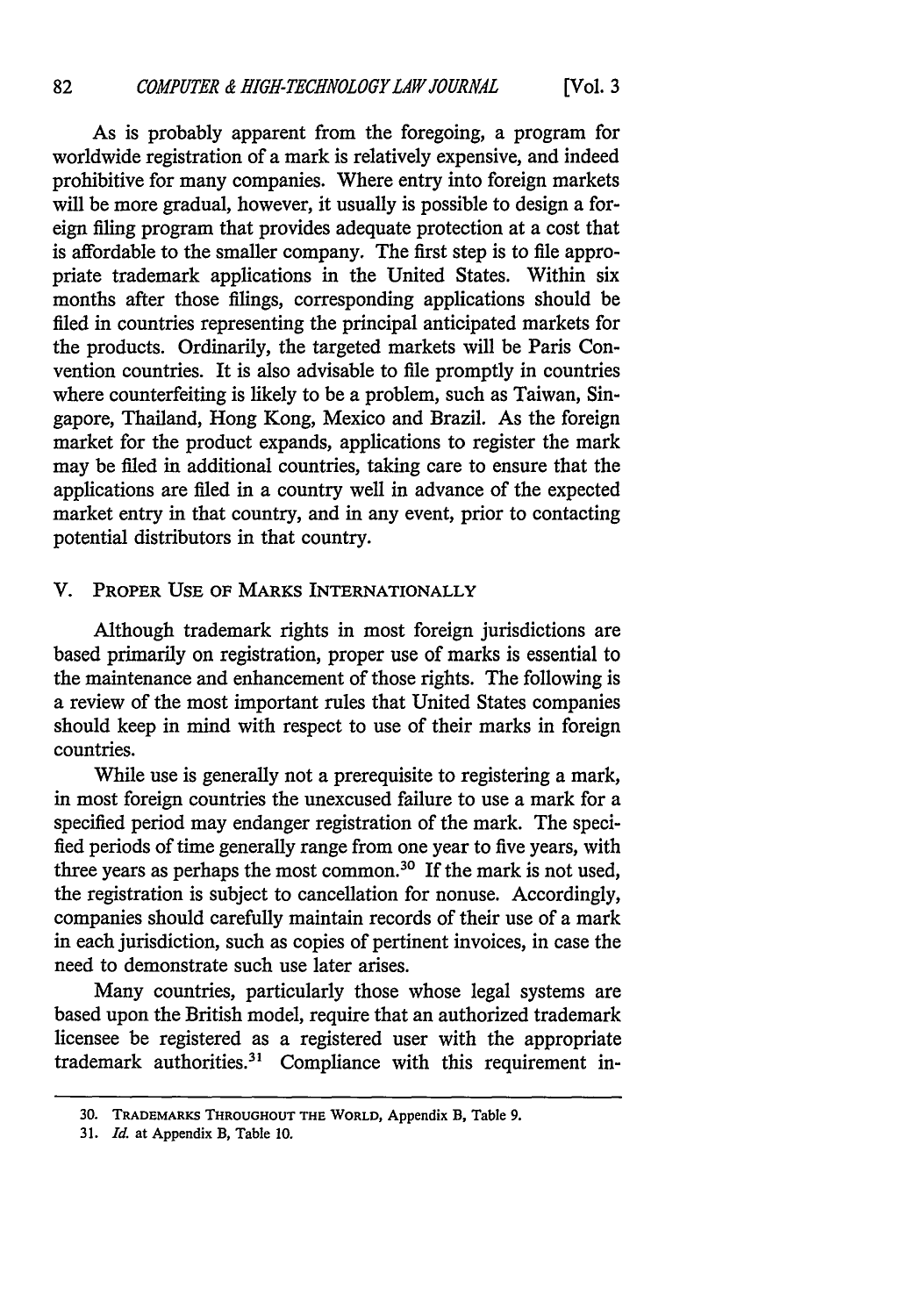volves the filing of a registered user agreement signed by the trademark licensee.

Registration of trademark licensees as registered users is typically intended to serve a number of policies. First, such agreements help to document and verify that the licensor exercises appropriate control over the quality of goods or services offered under the mark. If a licensor does not exercise quality control, the public may be deceived by resulting differences in the quality of products marketed by different parties under the same mark. Consequently, in most countries, including the United States, a trademark licensor's failure to monitor and control the quality of products sold by its licensee can cause it to lose *all* rights in the mark.<sup>32</sup> Second, in countries where nonuse of a mark is grounds for cancellation of a registration, failure to comply with registered user requirements may prevent the owner of a mark from relying on use of the mark by its licensee to avoid cancellation of the registration. Finally, registered user requirements serve to confirm the ownership of the mark, both as between the licensor and licensee, and as among licensor, licensee, and the rest of the world. By providing that the licensee's use of the mark inures to the licensor's benefit, registered user agreements clarify the rights of licensor and licensee as between themselves. Additionally, they provide a means by which members of the public may verify the ownership status of a mark and the relation between the owner of a mark and its user.

A potential pitfall for U.S. trademark owners with respect to use of marks in foreign countries involves the use of trademark notices and legends. In almost every country it is unlawful to falsely suggest that a mark is registered. Consequently, a U.S. company should be very careful in using the same promotional materials or packaging in foreign countries that were originally developed for use in the United States. Where the U.S. company's mark is registered in this country, such materials commonly will include the "registered" symbol to indicate that the mark is registered. Use of this form of notice in foreign jurisdictions, if the mark is not registered, can result in the loss of *all* rights in the mark, and may subject the user to criminal sanctions. In some jurisdictions, even the use of the "TM" form of notice commonly used in the U.S. to indicate an unregistered mark may create a risk of running afoul of this prohibition against false indication that a mark is registered. Consequently, it is advisable to consult with local counsel regarding the

**<sup>32. 1</sup> MCCARTHY, TRADEMARKS AND UNFAIR COMPETITION** § **18:15 at 833-35 (2d ed.** 1984).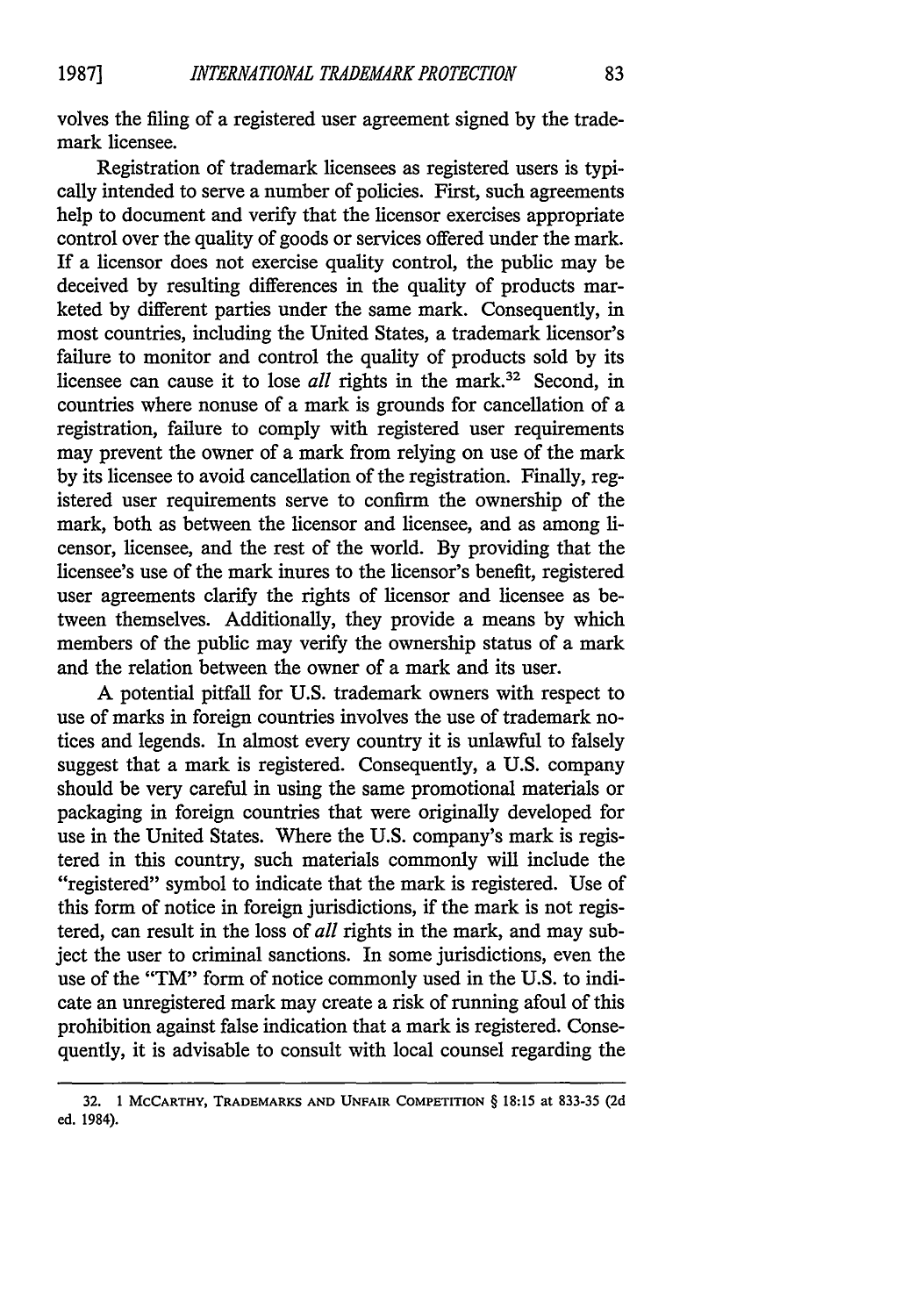proper form of notice in each country. If compliance with notice limitations on a country-by-country basis is impractical, it may be preferable to omit trademark notices, since in most countries, their use is optional.

#### VI. ENFORCEMENT OF TRADEMARK RIGHTS **IN** FOREIGN **JURISDICTIONS**

Enforcement of rights in a mark is a key element in protecting the goodwill associated with it. Indeed, one of the key benefits associated with developing goodwill in a mark is the ability to prevent others from taking a free ride on that goodwill. In some countries, failure to take action against infringers can lead to a finding that the trademark owner has abandoned the mark, resulting in a loss of all rights in the mark.33

The most valuable sources of information regarding infringement overseas are local distributors and licensees who are actually marketing products in a particular jurisdiction. Such local trading partners should be encouraged to monitor the marketplace for infringements and to report any such infringements that come to their attention. They usually are quite cooperative in this regard, as the prevention of infringement is in their interest, as well as that of their suppliers or licensors.

There are companies (such as "The CTS Group" with an office in San Francisco as well as several in Asia) which provide services designed to assist in protecting intellectual property rights in foreign countries, particularly in Asia. These companies offer a wide variety of services, including monitoring authorized producers for quality control purposes and for the purpose of ensuring that they do not engage in unauthorized or unreported sales of trademarked products. Many of these companies also offer investigative services with respect to actual or potential infringement matters, including monitoring the marketplace for infringing merchandise.

It is also wise to monitor pending trademark registrations in key foreign jurisdictions, with a view to opposing the registration of confusingly similar marks. In the United States, many law firms will monitor trademarks published for opposition in the *Official Gazette of Trademarks* published by the Patent and Trademark Office. Firms in many foreign countries offer similar services.

A discussion of the numerous difficulties typically encountered by United States trademark owners in protecting their rights abroad

**<sup>33.</sup>** *Id.,* § **17:5** at **777.**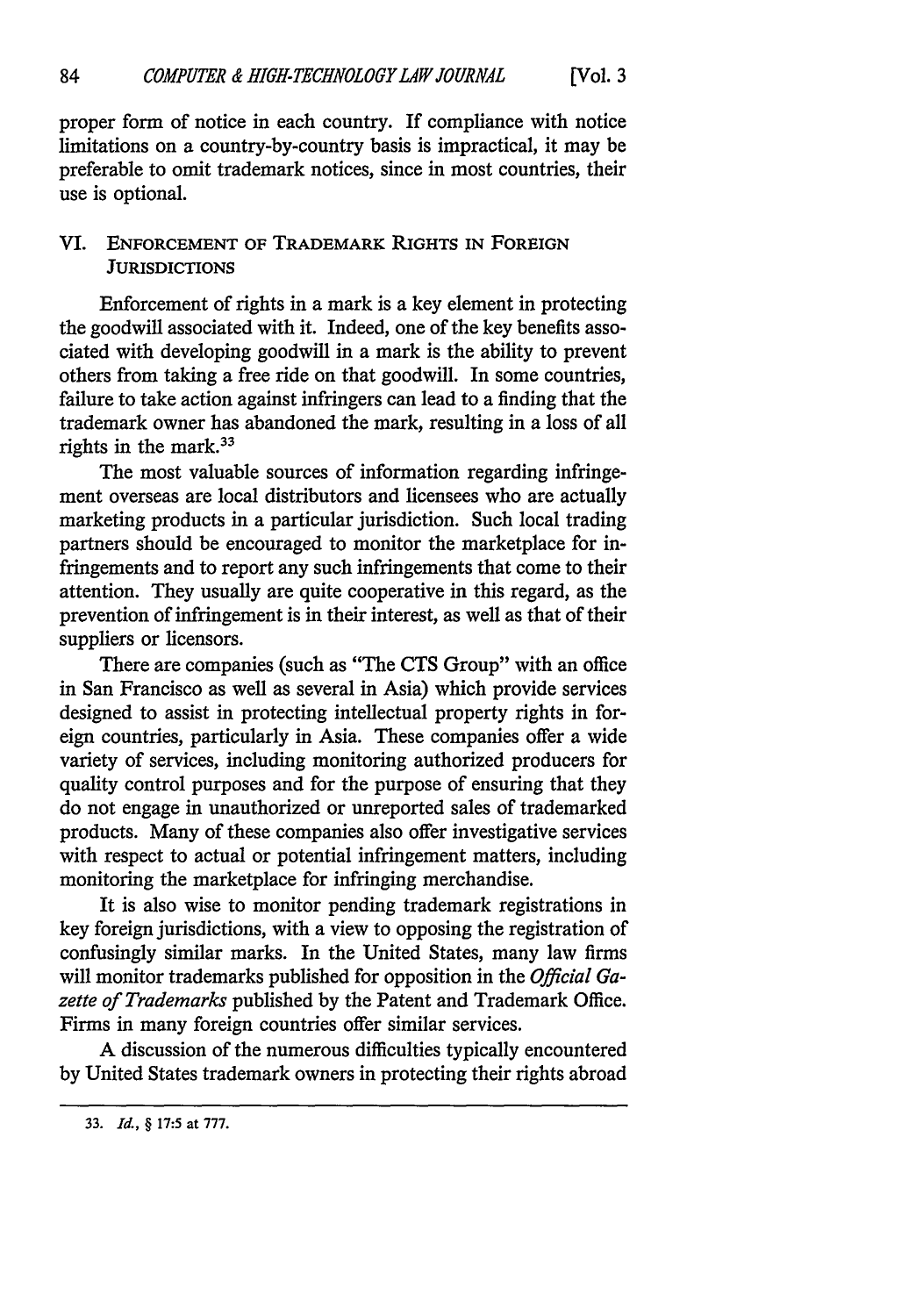is beyond the scope of this article. Suffice it to say that the peripatetic nature of infringers, variations in local substantive laws, the relative lack of sympathy sometimes encountered by United States trademark owners in foreign courts, and differing concepts of timeliness and efficiency among foreign counsel and judicial systems can combine to make the foreign enforcement of trademark rights a trying experience. Nevertheless, conscientious and well-publicized enforcement efforts are necessary to protect the goodwill that becomes associated with a mark as a result of substantial investment developing a market for products marketed under the mark.

#### VII. **CONCLUSION**

Successful marketing of products in foreign jurisdictions requires a significant commitment of resources. To help protect the investment associated with entry into foreign markets and establishment of goodwill in those markets, U.S. companies should develop a plan for the international protection of their trademarks and service marks. Although differences in local laws and customs pose numerous pitfalls for the American exporter, careful planning in conjunction with international trademark counsel can help to avoid many of the more commonly-encountered difficulties.